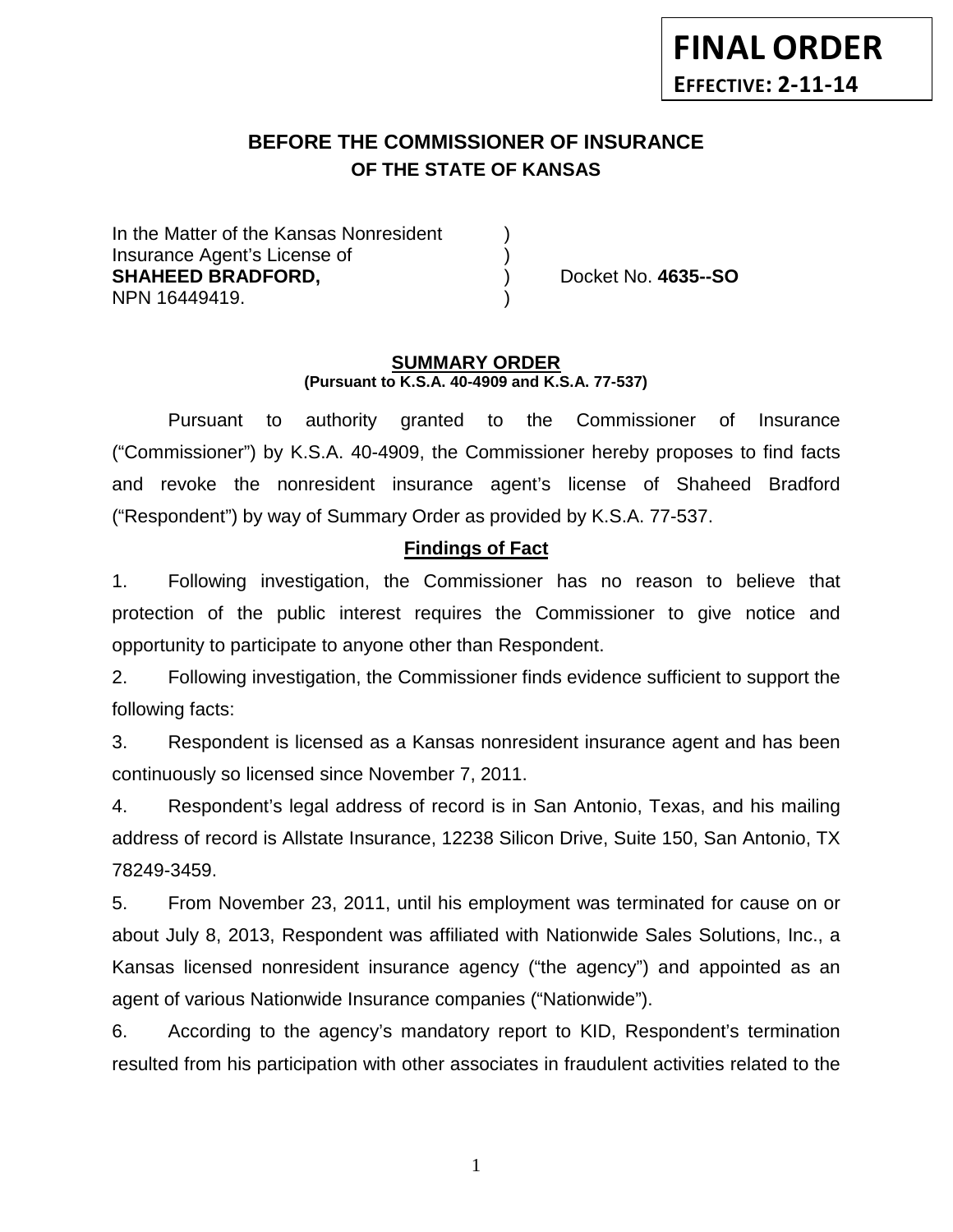"Guest Express" debit cards used by associates to purchase meals in the cafeteria serving the agency office.

7. Each time a debit card is issued, the bank advances \$200 for immediate use.

8. Nationwide analyzed card usage and found that several employees used false names, identification information, and fictitious bank account information to apply for a series of debit cards, using each for a short period of time and applying for a new card before exceeding the \$200 advance.

9. The agency's report reflected that Respondent denied ever applying for a card in anyone else's name but admitted getting replacement cards for a friend, "J.C.," and using cards she gave him to use.

10. The agency's report reflected that Respondent denied knowledge of what the friend was doing but admitted he knew something was "fishy" and offered to take responsibility for the monetary loss to the company.

11. Although a forensic analysis of the Nationwide computer did not find evidence that Respondent had visited the card application website, J.C. stated that Respondent personally applied for fraudulent Guest Express cards using his cell phone, and another associate admitted to applying for and using the cards and stated that Respondent and J.C. explained to him how to do it.

12. By letter of January 7, 2014, addressed to Respondent at his mailing addresses of record, counsel for KID invited Respondent to reply by January 17 if he disputed the foregoing facts.

13. Respondent replied, denying that he was personally involved and stating that he was terminated for failing to report suspicious activities of his co-worker.

14. The Commissioner finds Respondent's account is not credible in light of the detail contained in the agency's report, and further, even if it is accurate, Respondent knew about, condoned, and accepted benefits from a pattern of dishonest conduct by other insurance agents in his workplace.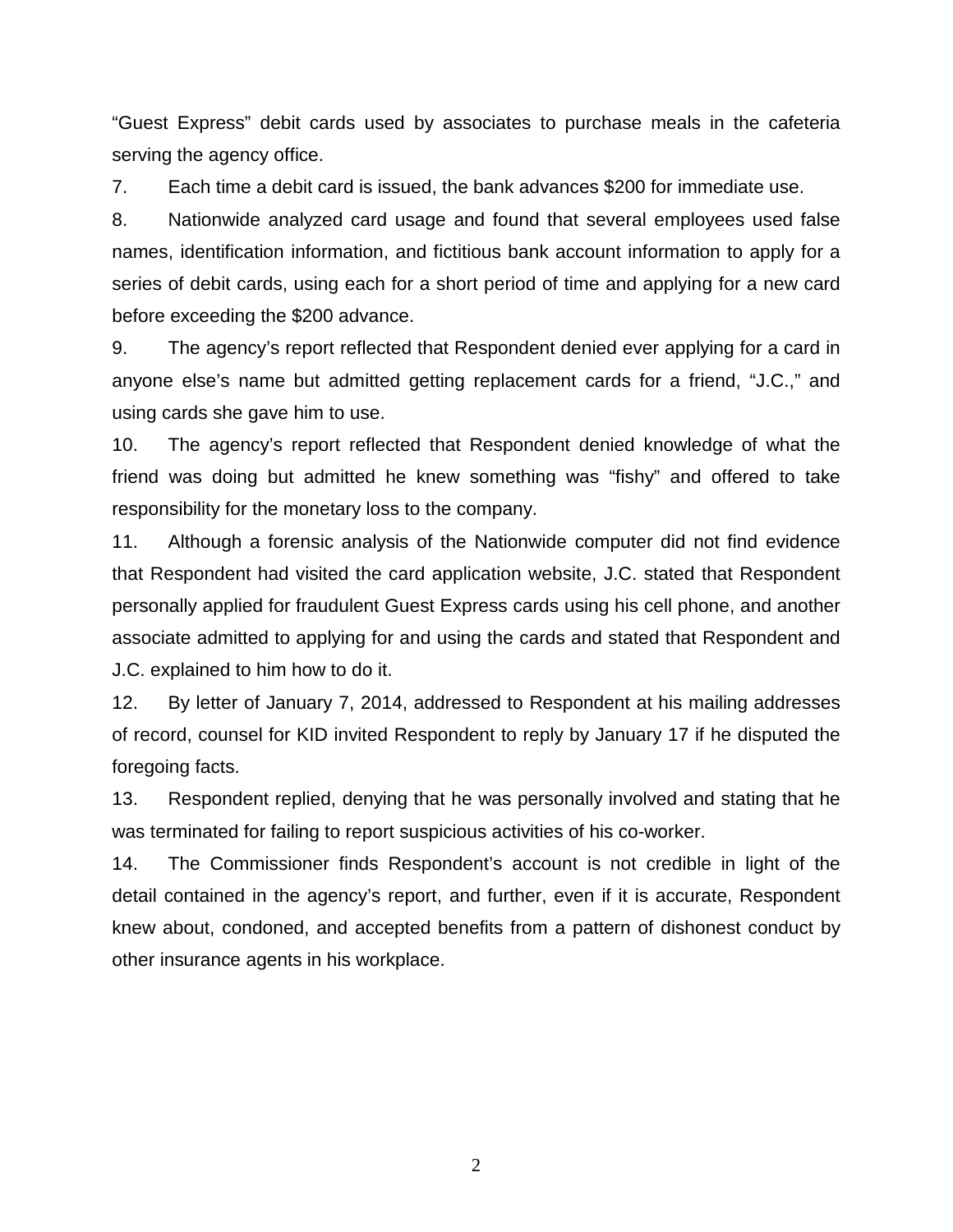#### **Applicable Law**

15. K.S.A. 40-4909(a) provides, in relevant part:

"The commissioner may deny, suspend, revoke or refuse renewal of any license issued under this act if the commissioner finds that the applicant or license holder has: . . .

(8) Used any fraudulent, coercive, or dishonest practice, or demonstrated any incompetence, untrustworthiness or financial irresponsibility in the conduct of business in this state or elsewhere." K.S.A. 2012 Supp. 40- 4909(a).

16. In addition, the Commissioner may revoke any license issued under the Insurance Agents Licensing Act if the Commissioner finds that the interests of the insurer or the insurable interests of the public are not properly served under such license. K.S.A. 2012 Supp. 40-4909(b).

17. "Any action taken under this section which affects any license or imposes any administrative penalty shall be taken only after notice and an opportunity for hearing conducted in accordance with the provisions of the Kansas administrative procedures act." K.S.A. 2012 Supp. 40-4909(c).

18. "Whenever the commissioner imposes any administrative penalty or denies, suspends, revokes or refuses renewal of any license pursuant to subsection (a), any costs incurred as a result of conducting an administrative hearing authorized under the provisions of this section shall be assessed against the person who is the subject of the hearing or any business entity represented by such person who is the party to the matters giving rise to the hearing." K.S.A. 2012 Supp. 40-4909(f).

#### **Conclusions of Law**

19. The Commissioner has jurisdiction over Respondent as well as the subject matter of this proceeding, and such proceeding is held in the public interest.

20. The Commissioner finds that Respondent's license may be revoked pursuant to K.S.A. 40-4909(a)(8) because his involvement in a pattern of fraudulent and dishonest practices.

21. The Commissioner thus finds that sufficient grounds exist for the revocation of Respondent's insurance agent license pursuant to K.S.A. 2012 Supp. 40-4909(a).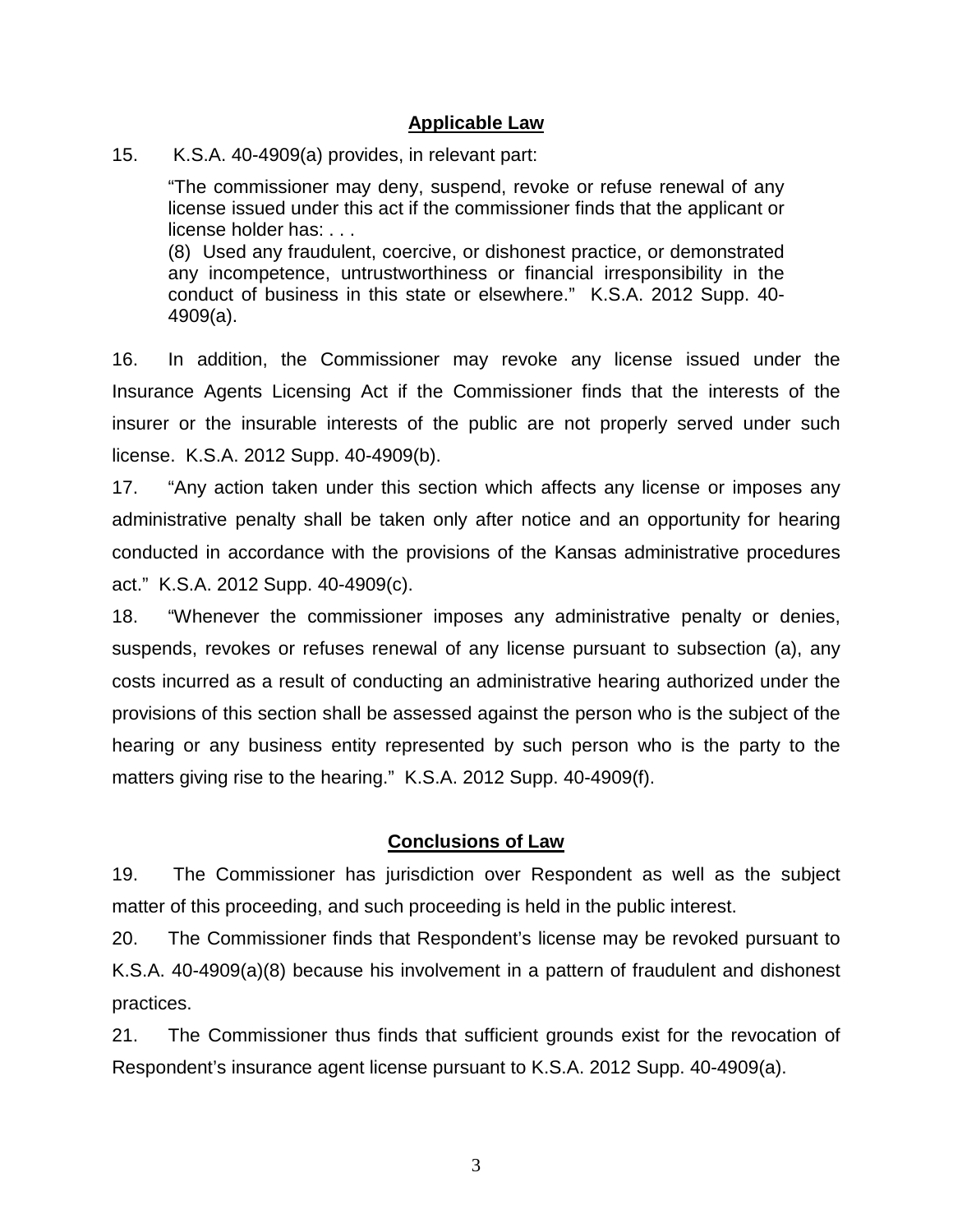22. In addition, the Commissioner finds that Respondent's license may be revoked pursuant to K.S.A. 2012 Supp. 40-4909(b) because Respondent's license is not serving the interests of insurers or the insurable interests of the public.

23. Based on the facts and circumstances set forth herein, it appears that the use of summary proceedings in this matter is appropriate, in accordance with the provisions set forth in K.S.A. 77-537(a), in that the use of summary proceedings does not violate any provision of the law, the protection of the public interest does not require the KID to give notice and opportunity to participate to persons other than Respondent, and after investigation, KID believes in good faith that the allegations will be supported to the applicable standard of proof.

#### **Policy to be Served**

Before issuing an insurance agent license, the Commissioner must determine that the applicant is qualified and has not committed any act that would be grounds for denial, suspension, or revocation. K.S.A. 40-4905(b). Further, the Commissioner may revoke any license issued under the Insurance Agents Licensing Act if the Commissioner finds that the interests of the insurer or the insurable interests of the public are not properly served under the license. The following action is appropriate to promote the security and integrity of the insurance business and protect insurance consumers by licensing, or continuing to license, persons or entities to sell, solicit, or negotiate insurance in the State of Kansas only if their conduct indicates they are both qualified and trustworthy.

**THE COMMISSIONER OF INSURANCE THEREFORE ORDERS** that the Kansas nonresident insurance agent's license of **SHAHEED BRADFORD** is hereby **REVOKED** and **SHAHEED BRADFORD** shall **CEASE and DESIST** from the sale, solicitation, or negotiation of insurance, doing any act toward the sale, solicitation, or negotiation of insurance, and/or receiving compensation deriving from the sale, solicitation, or negotiation of insurance in Kansas or on Kansas risks through business conducted on and after the effective date of this order.

**It is further ordered**, pursuant to KSA 77-415(b)(2)(A), that this order is designated by KID as precedent.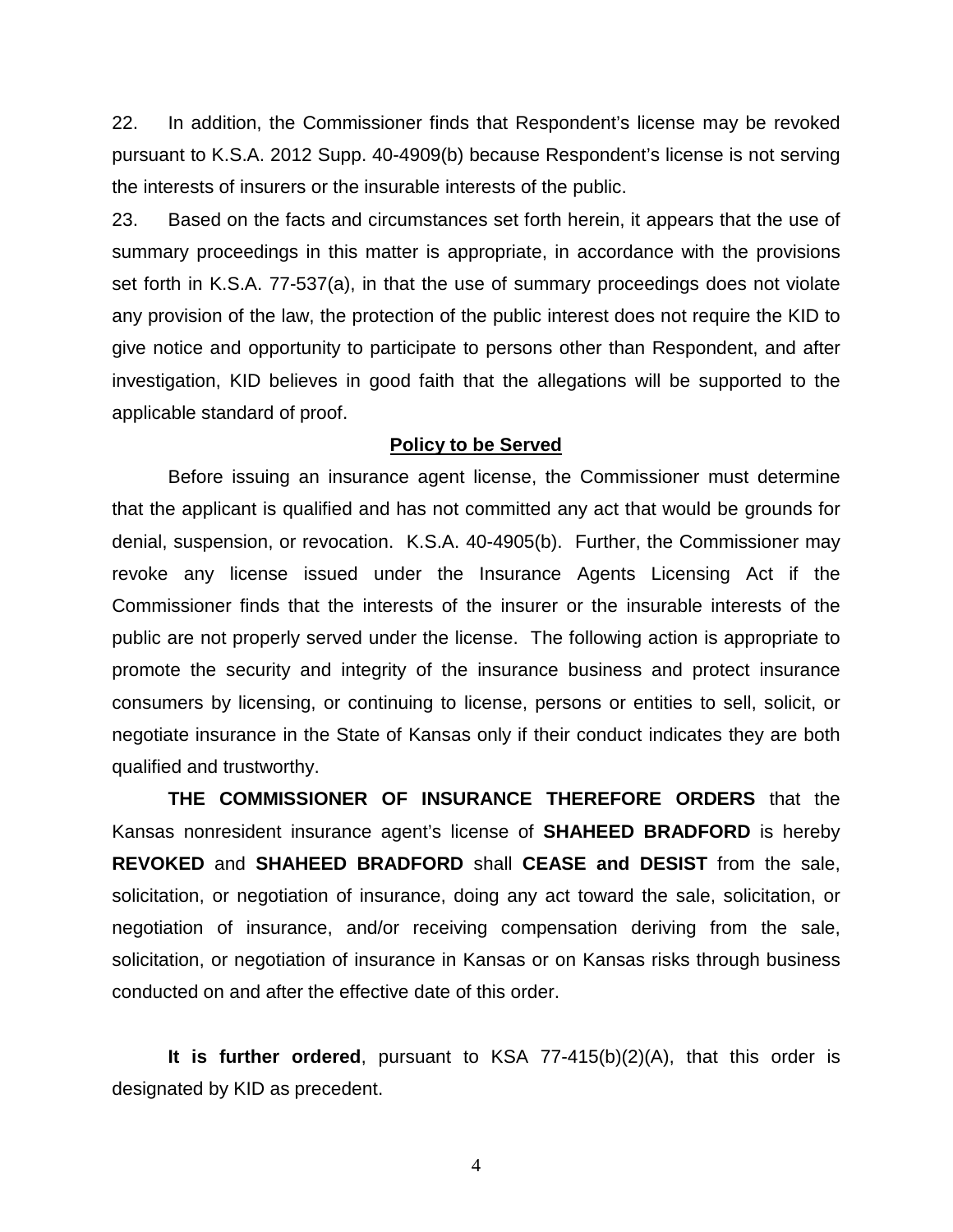## **IT IS SO ORDERED THIS \_\_24th\_\_ DAY OF JANUARY 2014, IN THE CITY OF TOPEKA, COUNTY OF SHAWNEE, STATE OF KANSAS.**



/s/ Sandy Praeger Sandy Praeger Commissioner of Insurance

BY:

/s/ John Wine John Wine General Counsel

# **NOTICE OF RIGHTS TO HEARING AND REVIEW**

**Within fifteen (15) days of the date of service of this Summary Order, Respondent** may submit a written request for a hearing pursuant to K.S.A. 77-537 and K.S.A. 77-542. Any request for a hearing should be addressed to the following:

John Wine, General Counsel Kansas Insurance Department 420 S.W. 9<sup>th</sup> Street Topeka, Kansas 66612

If a hearing is requested, the Kansas Insurance Department will serve notice of the time and place of the hearing and information on procedures, right of representation, and other rights of parties relating to the conduct of the hearing.

**If a hearing is not requested in the time and manner stated above, this Summary Order shall become effective as a Final Order upon the expiration of time for requesting a hearing.** In the event Respondent files a Petition for Judicial Review, pursuant to K.S.A. 77-613(e), the agency officer to be served on behalf of the Kansas Insurance Department is

John Wine, General Counsel Kansas Insurance Department 420 S.W.  $9<sup>th</sup>$  Street Topeka, Kansas 66612